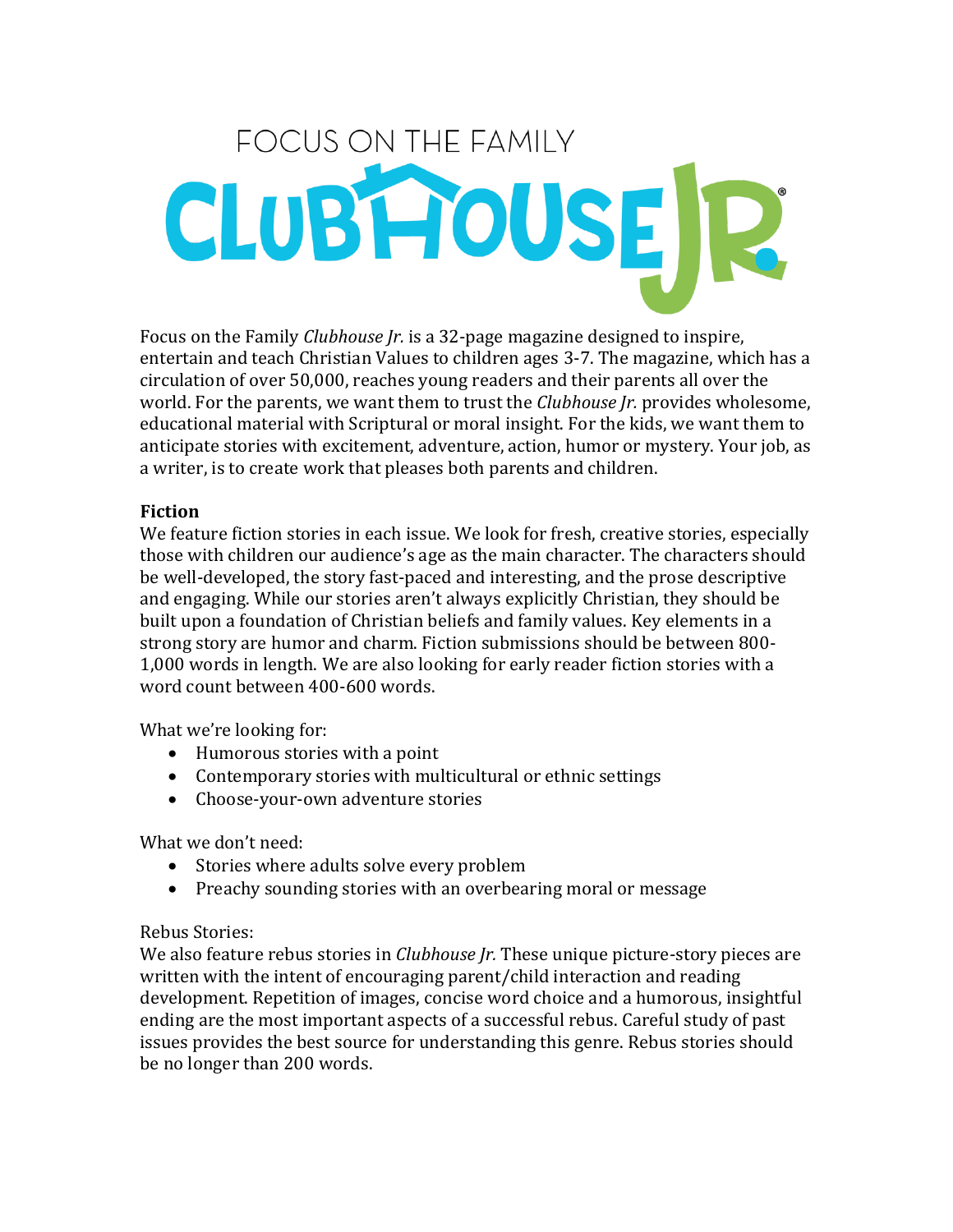## **Nonfiction**

We are always looking for unique and interesting nonfiction stories and articles, especially stories about real-life kids. Every article should have a Christian angle, though it shouldn't be overbearing. The concepts and vocabulary should be appropriate for our audiences' ages.

What we're looking for:

- Personality features of ordinary kids doing extraordinary thing (400 words or less)
- Unique animal and nature features tying in to faith (400 words or less)
- Easy craft, recipe and activity articles using common household items (300 words or less)
- Interviews with noteworthy Christians or Christians who experienced noteworthy events (athletes, actors, etc.) (400 words or less)
- Biographies of famous historical Christians or Christians who lived in extraordinary times (400 words or less)

What we don't need:

- Science or educational articles without Christian insight
- Biographies told in an encyclopedia or textbook-style without a kid angle
- Puzzles, word searches and crossword puzzles

#### Bible Stories:

*Clubhouse Jr.* often publishes Bible stories. We look for imaginative yet accurate retellings of Scripture. We generally favor lesser-known stories or stories told from a new point of view. The best styles are short captions, easy reader or comic-strip versions. A nonfiction sidebar highlighting accurate facts about the subject is a plus. Bible stories should be no longer than 400 words.

# **Payment**

We generally pay between 15 and 25 cents per word, depending on the amount of editing required. Fiction, nonfiction and Bible stories are usually bought for \$100- \$200. Rebus stories are generally purchased for \$75-\$150.

Authors sign a contract and are paid upon acceptance of the story and sent complimentary copies when the piece is published. We do not consider reprinted stories. We purchase a non-exclusive license, and simultaneous submissions are not accepted.

# **Samples**

If you would like a sample of the magazine to read and study, please send \$2.50 and a large self-addressed stamped envelope to the address below or call 1-800-232- 6459.

# **Submissions**